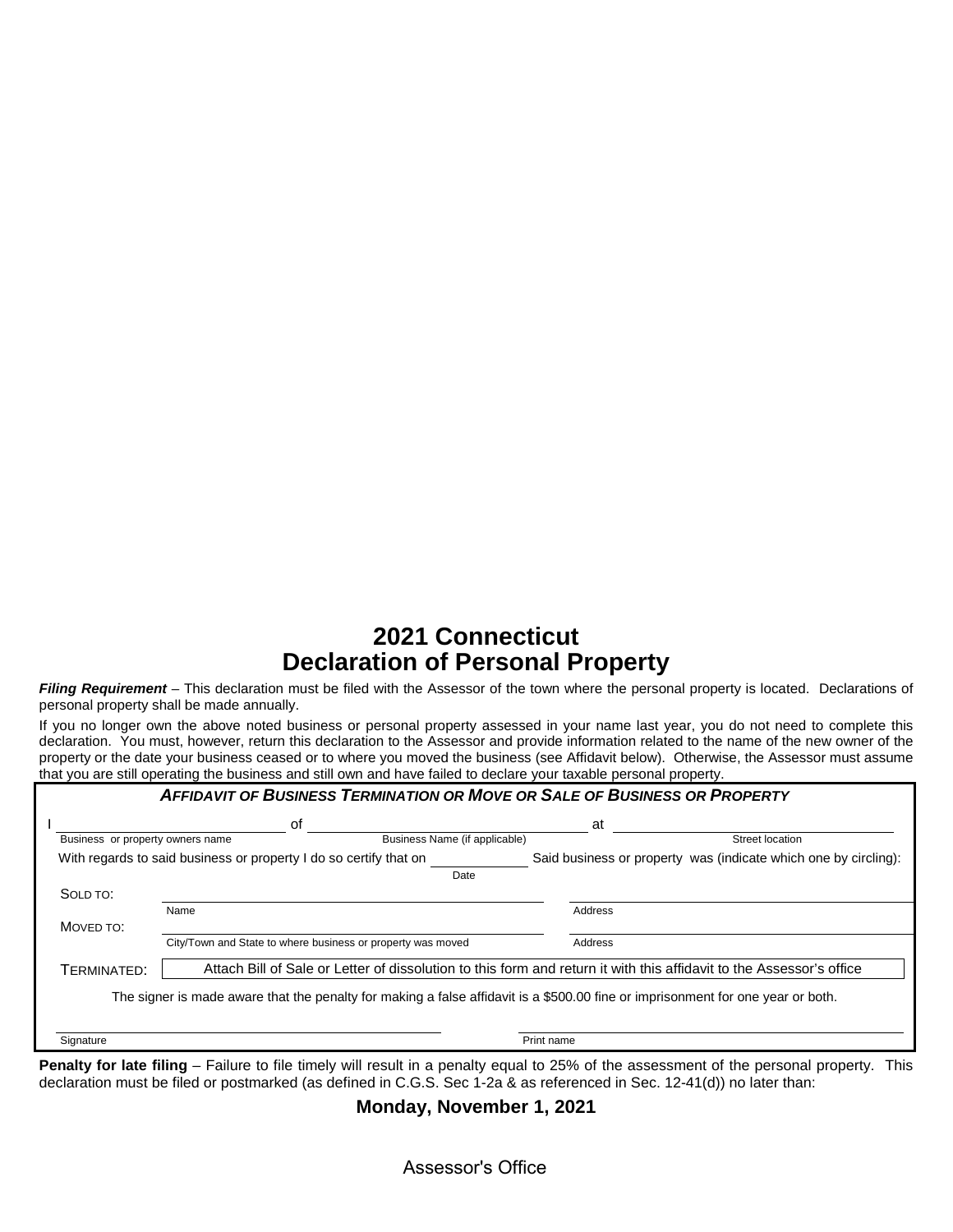### **I N S T R U C T I O N S**

As per CGS 12-63, the Assessor must determine the "present true and actual value" and in determining such value may use the accepted methods of comparable sales, cost less depreciation and income capitalization.

Not all sections are applicable to every business. Please read the following instructions and complete all relevant sections.

#### **Who Should File --**

All owners of taxable personal property.

### **Declaration –**

1. **Owners of:**

- a. **Non-Connecticut registered motor vehicles**
- b. **Horses, ponies and thoroughbreds**
- c. **Mobile manufactured home** -not assessed as real estate
- 2. **Businesses, occupations, farmers, and professionals**
	- need to complete: (Commercial and cost information is not open to public inspection )
		- Business Data (page 3).
		- Lessee's Listing Report (page 4).
		- Disposal, Sale or Transfer of Property Report (page 4)
		- Taxable Property Information (pages 5-7).
		- **Sign the Declaration of Personal Property Affidavit** on page 8.
- 3. **Lessors** need to complete: (Commercial and cost information is not open to public inspection )
	- Business Data (page 3).
	- Lessor's Listing Report (page 3)
	- Disposal, Sale or Transfer of Property Report (page 4)
	- Taxable Property Information (pages 5-7).
	- **Sign the Declaration of Personal Property Affidavit** on page 8.

### **Filing Requirements –**

- 1. The Personal Property Declaration must be filed annually on or before November 1 (or the Monday following if November 1 falls on Saturday or Sunday) (CGS §12-42).
- 2. A Personal Property Declaration not filed will result in a value determined by the Assessor from the best available information (CGS §12-53b).
- 3. Declarations filed with "same as last year" **are INSUFFICIENT** and shall be considered an incomplete declaration.
- 4. Pursuant to CGS 12-81(79) tangible personal property with an original value of not more than \$250 is exempt. This exemption shall not be applied for the first ten full assessment years following the assessment year in which the property was acquired. Complete "Detailed Listing of Assets Orig Value ≤ \$250" report on Page 4. Also list total value of such exempt assets in "Reconciliation of Fixed Assets" box on Page 6.

#### **Penalty of 25% is Applied –**

- 1. When no declaration is filed or a declaration is not signed, a 25% penalty is applied to the assessment. [See 2. under Filing Requirements.]
- 2. When declarations are submitted after November 1 [See 1. under Filing Requirements] and an extension has **NOT** been

granted (see Extensions) a 25% penalty is applied to the assessment. Returns mailed in must have a postmark (as defined in C.G.S. Sec 1-2a) of November 1 [See 1. under Filing Requirements.] or before.

- 3. When an extension is granted (see Extensions) and the declaration is not filed by the extension deadline, a 25% penalty is applied to the assessment.
- 4. When omitted property is discovered, the 25% penalty is applied to the difference in the assessed value as determined by the results of the discovery and the assessment as determined by the originally filed declaration.

#### **Exemptions-**

- 1. On page 7, check the box adjacent to the exemption you are claiming.
- 2. **Note** that several exemptions require an additional application in order to receive that exemption. Please request the form number noted from the Assessor's Office. The Manufacturers Machinery & Equipment Exemption Claim form & its itemized lists for Code 13 property may be requested if not included with this declaration.
- 3. The extension to file the Personal Property Declaration, if granted, may not apply to all required exemption applications and may require a late filing fee. Check with the Assessor.

#### **Signature Required –**

- 1. The owners shall sign the declaration (page 8).
- 2. The owner's agent may sign the declaration. In which case the declaration must be duly sworn to or notarized.
- 3. Corporate officers signing for their corporations must have the returns properly sworn to or notarized; or provide the Assessor with a statement bearing the corporate seal and signed by the corporate secretary setting out the office held by the signer of the declaration and dates office held.

#### **Extension –**

The Assessor may grant a filing extension *for good cause* (CGS §12-42 &12-81K). If a request for an extension is needed, you need to *request the filing extension in writing on or before November 1, 2021 (PA 19-200)***.**

#### **Audit –**

The Assessor is authorized to audit declarations, within 3 years of the date of the required filing. Substantial penalties are applicable if such an audit reveals property not declared as required by law (CGS §12-53).

### **Before Filing Make Copies of Completed Declaration for Your Records**

| Example of now to complete the tables on pages 5 and 6                     |                |                                                   |           |                          |                 |
|----------------------------------------------------------------------------|----------------|---------------------------------------------------|-----------|--------------------------|-----------------|
|                                                                            | Assessor's     |                                                   |           |                          |                 |
| How should the following be declared?                                      | Year<br>Endina | Original cost, trans-<br>portation & installation | %<br>Good | <b>Depreciated Value</b> | <b>Use Only</b> |
| June 2020, you bought a desk for \$800 and a chair                         | 10-1-21        |                                                   | 95%       |                          |                 |
|                                                                            | $10 - 1 - 20$  | 1000                                              | 90%       | 900                      |                 |
| for \$200. You have a filing cabinet and printer that                      | $10 - 1 - 19$  |                                                   | 80%       |                          |                 |
| you bought 10 years ago for \$2000 that is being used<br>in your business. | $10 - 1 - 18$  |                                                   | 70%       |                          |                 |
|                                                                            | $10 - 1 - 17$  |                                                   | 60%       |                          |                 |
|                                                                            | $10 - 1 - 16$  |                                                   | 50%       |                          |                 |
|                                                                            | $10 - 1 - 15$  |                                                   | 40%       |                          |                 |
| See the table to the right for the answer.                                 | Prior Yrs      | 2000                                              | 30%       | 600                      |                 |
|                                                                            | Total          | 3000                                              | Total     | 1500                     | #16<br>1500     |

**Example of how to complete the tables on pages 5 and 6**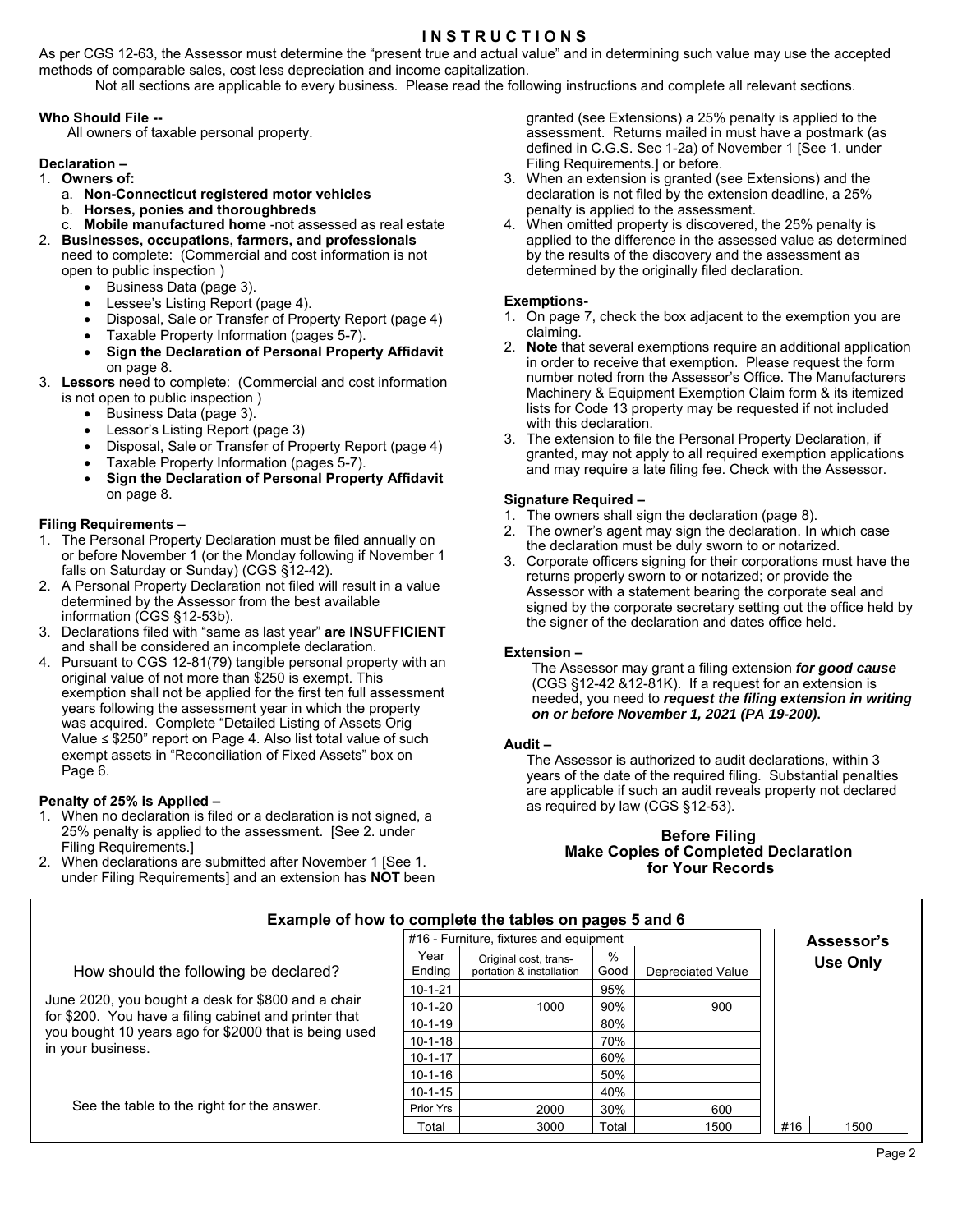# 2021 PERSONAL PROPERTY DECLARATION

Commercial and financial information is not open to public inspection

| List or Account #:<br>Owner's Name:                                                                   |                                                                                                                                                                                                                                                                                                           |                                                                                                                       | Assessment date October 1, 2021<br>Required return date November 1, 2021                                                                                                                                 |  |  |  |  |  |
|-------------------------------------------------------------------------------------------------------|-----------------------------------------------------------------------------------------------------------------------------------------------------------------------------------------------------------------------------------------------------------------------------------------------------------|-----------------------------------------------------------------------------------------------------------------------|----------------------------------------------------------------------------------------------------------------------------------------------------------------------------------------------------------|--|--|--|--|--|
| DBA:                                                                                                  |                                                                                                                                                                                                                                                                                                           |                                                                                                                       |                                                                                                                                                                                                          |  |  |  |  |  |
| Location (street & number)                                                                            |                                                                                                                                                                                                                                                                                                           |                                                                                                                       |                                                                                                                                                                                                          |  |  |  |  |  |
|                                                                                                       | <b>BUSINESS DATA</b> For businesses, occupations, professions, farmers, lessors Answer all questions 1 through 12, writing N/A on lines that are not applicable.                                                                                                                                          |                                                                                                                       |                                                                                                                                                                                                          |  |  |  |  |  |
|                                                                                                       | 1. Direct questions concerning return to -                                                                                                                                                                                                                                                                | 2. Location of accounting records -                                                                                   |                                                                                                                                                                                                          |  |  |  |  |  |
| Name                                                                                                  |                                                                                                                                                                                                                                                                                                           |                                                                                                                       |                                                                                                                                                                                                          |  |  |  |  |  |
| Address                                                                                               |                                                                                                                                                                                                                                                                                                           |                                                                                                                       |                                                                                                                                                                                                          |  |  |  |  |  |
| City/State/Zip                                                                                        |                                                                                                                                                                                                                                                                                                           |                                                                                                                       |                                                                                                                                                                                                          |  |  |  |  |  |
| Phone / Fax                                                                                           | $\frac{1}{\left(\frac{1}{2}\right)^{2}}$ (1) $\frac{1}{\left(\frac{1}{2}\right)^{2}}$ (1) $\frac{1}{\left(\frac{1}{2}\right)^{2}}$                                                                                                                                                                        |                                                                                                                       |                                                                                                                                                                                                          |  |  |  |  |  |
| E-mail                                                                                                |                                                                                                                                                                                                                                                                                                           |                                                                                                                       |                                                                                                                                                                                                          |  |  |  |  |  |
| 3. Description of Business                                                                            |                                                                                                                                                                                                                                                                                                           |                                                                                                                       |                                                                                                                                                                                                          |  |  |  |  |  |
| 4. How many employees work in your facilities in this town only?                                      |                                                                                                                                                                                                                                                                                                           | <u> Liste de la contrada de la contrada de la contrada de la contrada de la contrada de la contrada de la contrad</u> |                                                                                                                                                                                                          |  |  |  |  |  |
| 5. Date your business began in this town?                                                             |                                                                                                                                                                                                                                                                                                           |                                                                                                                       |                                                                                                                                                                                                          |  |  |  |  |  |
|                                                                                                       |                                                                                                                                                                                                                                                                                                           |                                                                                                                       | 6. How many square feet does your firm occupy at your location(s) in this town?<br><u> Case</u> Dan Many Sq. ft. Own Dease Dease Dease Dease Dease Dease Dease Dease Dease Dease Dease Dease Dease Dease |  |  |  |  |  |
|                                                                                                       | 7. Type of ownership: □ Corporation □ Partnership □ LLC □ Sole proprietor □ Other-Describe                                                                                                                                                                                                                |                                                                                                                       |                                                                                                                                                                                                          |  |  |  |  |  |
| 8. Type of business:                                                                                  | □ Manufacturer □ Wholesale □ Service □ Profession □ Retail/Mercantile □ Tradesman □ Lessor                                                                                                                                                                                                                |                                                                                                                       |                                                                                                                                                                                                          |  |  |  |  |  |
|                                                                                                       | $\Box$ Other-Describe                                                                                                                                                                                                                                                                                     | <b>IRS Business Activity Code</b>                                                                                     |                                                                                                                                                                                                          |  |  |  |  |  |
|                                                                                                       | 9. In the last 12 months was any of the property included in this declaration located in another Connecticut town<br>for at least 3 months? If yes, identify by specific months, code, cost, and location(s).                                                                                             |                                                                                                                       | Yes<br>No                                                                                                                                                                                                |  |  |  |  |  |
| If yes give name and mailing address.                                                                 | 10. Are there any other business operations that are operating from your address here in this town?                                                                                                                                                                                                       |                                                                                                                       |                                                                                                                                                                                                          |  |  |  |  |  |
| If yes, complete Lessor's Listing Report (below)<br>If yes, complete Lessee's Listing Report (page 4) | 11. Do you own tangible personal property that is leased or consigned to others in this town?<br>12. Did you have in your possession on October 1 <sup>st</sup> any borrowed, consigned, stored or rented property?                                                                                       |                                                                                                                       |                                                                                                                                                                                                          |  |  |  |  |  |
| information is reported in prescribed format.                                                         | LESSOR'S LISTING REPORT In order to avoid duplication of assessments related to leased personal property the following must be completed by<br>Lessors: (Please note that property under conditional sales agreements must be reported by the lessor.) Computerized filings are acceptable as long as all |                                                                                                                       |                                                                                                                                                                                                          |  |  |  |  |  |
|                                                                                                       | Lessee #1                                                                                                                                                                                                                                                                                                 | Lessee #2                                                                                                             | Lessee #3                                                                                                                                                                                                |  |  |  |  |  |
| Name of Lessee                                                                                        |                                                                                                                                                                                                                                                                                                           |                                                                                                                       |                                                                                                                                                                                                          |  |  |  |  |  |
| Lessee's address                                                                                      |                                                                                                                                                                                                                                                                                                           |                                                                                                                       |                                                                                                                                                                                                          |  |  |  |  |  |
| Physical location of equipment                                                                        |                                                                                                                                                                                                                                                                                                           |                                                                                                                       |                                                                                                                                                                                                          |  |  |  |  |  |
| Full equipment description                                                                            |                                                                                                                                                                                                                                                                                                           |                                                                                                                       |                                                                                                                                                                                                          |  |  |  |  |  |
| Is equipment self-manufactured?                                                                       | Yes $\Box$<br>No <sub>1</sub>                                                                                                                                                                                                                                                                             | Yes $\Box$<br>No <sub>l</sub>                                                                                         | Yes $\Box$<br>No <sub>l</sub>                                                                                                                                                                            |  |  |  |  |  |
| Acquisition date                                                                                      |                                                                                                                                                                                                                                                                                                           |                                                                                                                       |                                                                                                                                                                                                          |  |  |  |  |  |
| Current commercial list price new                                                                     |                                                                                                                                                                                                                                                                                                           |                                                                                                                       |                                                                                                                                                                                                          |  |  |  |  |  |
| Has this lease ever been purchased,<br>assumed or assigned?<br>If yes, specify from whom              | $Yes \Box No \Box$                                                                                                                                                                                                                                                                                        | Yes $\Box$ No $\Box$                                                                                                  | Yes $\Box$ No $\Box$                                                                                                                                                                                     |  |  |  |  |  |
| Date of such purchase, etc.                                                                           |                                                                                                                                                                                                                                                                                                           |                                                                                                                       |                                                                                                                                                                                                          |  |  |  |  |  |
| If original asset cost was changed by<br>this transaction. give details                               |                                                                                                                                                                                                                                                                                                           |                                                                                                                       |                                                                                                                                                                                                          |  |  |  |  |  |
| Type of lease                                                                                         | □Operating □Capital □Conditional Sale                                                                                                                                                                                                                                                                     | □Operating □Capital □Conditional Sale                                                                                 | □Operating □Capital □Conditional Sale                                                                                                                                                                    |  |  |  |  |  |
| Lease Term - Begin and end dates                                                                      |                                                                                                                                                                                                                                                                                                           |                                                                                                                       |                                                                                                                                                                                                          |  |  |  |  |  |
| Monthly contract rent                                                                                 |                                                                                                                                                                                                                                                                                                           |                                                                                                                       |                                                                                                                                                                                                          |  |  |  |  |  |
| Monthly maintenance costs if included<br>in monthly payment above                                     |                                                                                                                                                                                                                                                                                                           |                                                                                                                       |                                                                                                                                                                                                          |  |  |  |  |  |
| Is equipment declared on the Lessor's<br>or the Lessee's manufacturing<br>exemption application?      | Yes $\Box$<br>Lessor $\square$<br>Lessee $\Box$<br>$No \Box$                                                                                                                                                                                                                                              | Yes $\Box$<br>Lessor $\square$<br>Lessee $\Box$<br>$No \Box$                                                          | $Yes \sqcap$<br>Lessor $\Box$<br>Lessee $\Box$<br>No $\sqcap$                                                                                                                                            |  |  |  |  |  |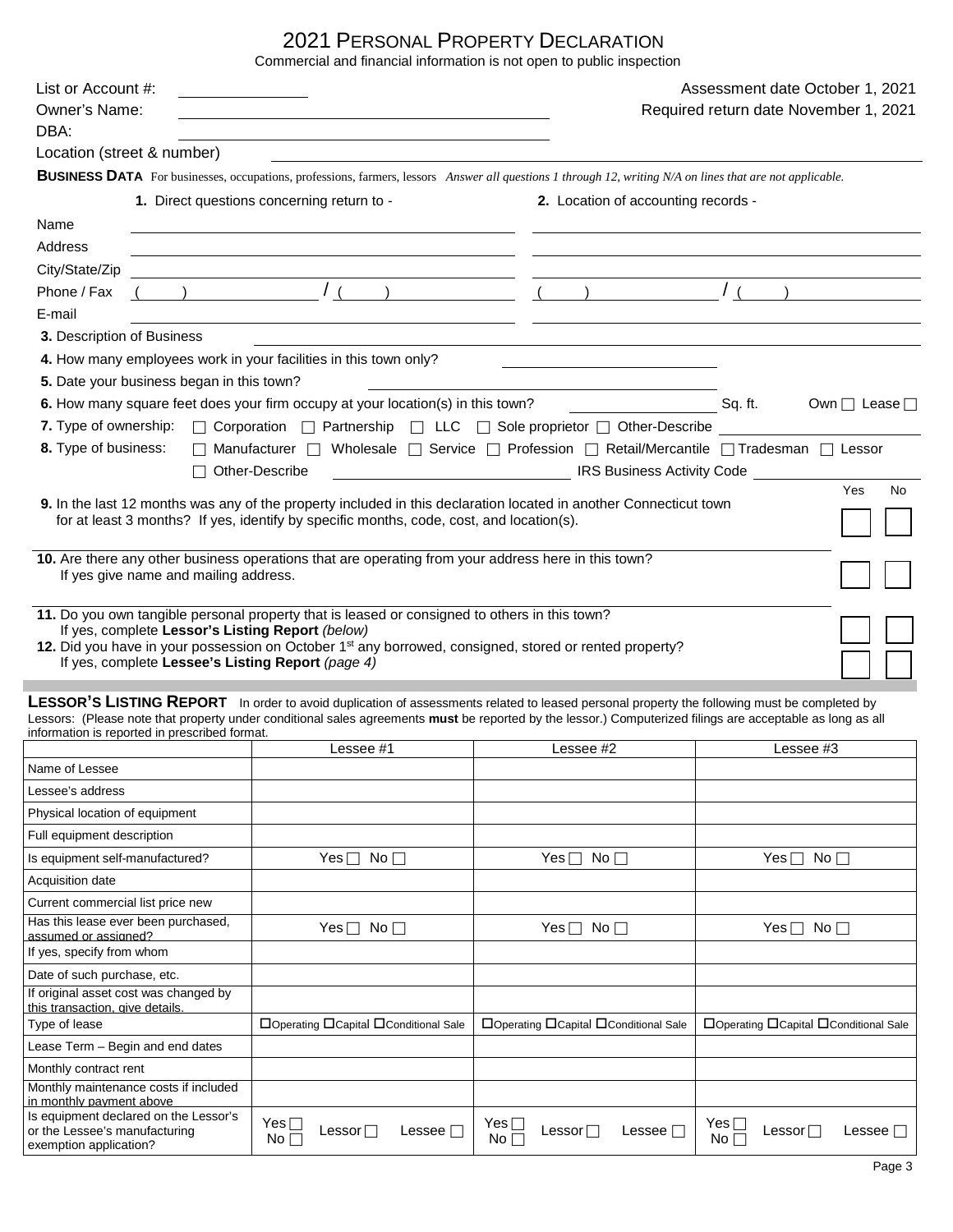| LESSEE'S LISTING REPORT       | property not owned by you but in your possession as of the assessment date must be included on this form. Failure to declare, in the form and manner as<br>herein prescribed, shall result in the presumption of ownership and subsequent tax liability plus penalties. Property you do not lease that may be in your<br>possession and must be reported includes (but is not limited to) dumpsters, gas/propane tanks, vending machines, water coolers, coffee machines. | Pursuant to Connecticut General Statutes §12-57a all leased, borrowed, consigned, loaned, rented, or stored personal |                 |
|-------------------------------|---------------------------------------------------------------------------------------------------------------------------------------------------------------------------------------------------------------------------------------------------------------------------------------------------------------------------------------------------------------------------------------------------------------------------------------------------------------------------|----------------------------------------------------------------------------------------------------------------------|-----------------|
| Yes<br>No.                    | Did you dispose of any leased items that were in your possession on October 1, 2020? If<br>yes, enter a description of the property and the date of disposition in the space to the right.                                                                                                                                                                                                                                                                                |                                                                                                                      |                 |
|                               | Did you acquire any of the leased items that were in your possession on October 1, 2020?<br>If yes, indicate previous lessor, item(s) and date(s) acquired in the space to the right.                                                                                                                                                                                                                                                                                     |                                                                                                                      |                 |
|                               | Is the cost of any of the equipment listed below declared anywhere else on this declaration? If yes, note year in the 'Year Included' row and list<br>cost in the 'Acquisition Cost' row.                                                                                                                                                                                                                                                                                 |                                                                                                                      |                 |
|                               | Lease #1                                                                                                                                                                                                                                                                                                                                                                                                                                                                  | Lease #2                                                                                                             | Lease #3        |
| Name of Lessor                |                                                                                                                                                                                                                                                                                                                                                                                                                                                                           |                                                                                                                      |                 |
| Lessor's address              |                                                                                                                                                                                                                                                                                                                                                                                                                                                                           |                                                                                                                      |                 |
| <b>Phone Number</b>           |                                                                                                                                                                                                                                                                                                                                                                                                                                                                           |                                                                                                                      |                 |
| Lease Number                  |                                                                                                                                                                                                                                                                                                                                                                                                                                                                           |                                                                                                                      |                 |
| Item description /<br>Model # |                                                                                                                                                                                                                                                                                                                                                                                                                                                                           |                                                                                                                      |                 |
| Serial #                      |                                                                                                                                                                                                                                                                                                                                                                                                                                                                           |                                                                                                                      |                 |
| Year of manufacture           |                                                                                                                                                                                                                                                                                                                                                                                                                                                                           |                                                                                                                      |                 |
| Capital Lease                 | $N \cap \Box$<br>ا ⊃هY                                                                                                                                                                                                                                                                                                                                                                                                                                                    | ∨≏∝⊡ N∩⊟                                                                                                             | ـ ⊟ ء⊿Y<br>No ⊡ |

| Year of manufacture           |                         |                      |                         |
|-------------------------------|-------------------------|----------------------|-------------------------|
| Capital Lease                 | No $\Box$<br>Yes $\Box$ | Yes $\Box$ No $\Box$ | No $\Box$<br>Yes $\Box$ |
| Lease Term -<br>Beginning/End |                         |                      |                         |
| Monthly rent                  |                         |                      |                         |
| <b>Acquisition Cost</b>       |                         |                      |                         |
| Year Included                 |                         |                      |                         |

## **DISPOSAL, SALE OR TRANSFER OF PROPERTY REPORT**

Disposal, sale or transfer of property – If you disposed of, sold or transferred a portion of the property included in last year's filing, complete the Detailed Listing Of Disposed Assets Report And Reconciliation Of Fixed Assets on page 6. If you no longer own the business noted on the cover sheet you do not need to complete this declaration. You must, however, return to the Assessor this declaration along with the complete AFFIDAVIT OF BUSINESS CLOSING OR MOVE OF BUSINESS OR SALE OF BUSINESS FOUND in this return. DO NOT INCLUDE DISPOSALS IN TAXABLE PROPERTY REPORTING SECTION.

| <b>DETAILED LISTING OF DISPOSED ASSETS</b> COPY AND ATTACH ADDITIONAL SHEETS IF NEEDED |
|----------------------------------------------------------------------------------------|
|                                                                                        |

| Date Removed | Code $#$ | Description of Item                                                                                          | Date Acquired | <b>Acquisition Cost</b> |
|--------------|----------|--------------------------------------------------------------------------------------------------------------|---------------|-------------------------|
|              |          |                                                                                                              |               |                         |
|              |          |                                                                                                              |               |                         |
|              |          |                                                                                                              |               |                         |
|              |          |                                                                                                              |               |                         |
|              |          |                                                                                                              |               |                         |
|              |          |                                                                                                              |               |                         |
|              |          |                                                                                                              |               |                         |
|              |          | <b>DETAILED LISTING OF ASSETS ORIG VALUE &lt; \$250 COPY AND ATTACH ADDITIONAL SHEETS IF NEEDED</b>          |               |                         |
|              |          | Pursuant to CGS 12-81(79) – Listing of assets purchased prior to 10/1/11 with an original value $\leq$ \$250 |               |                         |
|              |          | Description of Item                                                                                          | Date Acquired | <b>Acquisition Cost</b> |
|              |          |                                                                                                              |               |                         |
|              |          |                                                                                                              |               |                         |

## **TAXABLE PROPERTY INFORMATION**

- 1) All data reported should be:
	- a) Actual acquisition costs including any additional charges for transportation and installation by year for each type of property described. These costs, less the standard depreciation as shown on the form will determine the net depreciated value.
	- b) Include all assets that may have been fully depreciated, written off, or charged to expense but are still owned. Do not include disposed assets.
- 2) Reports are to be filed on an assessment year basis of October 1. Acquisitions between October 2 and December 31 apply to the new year. (i.e. acquisition made October 30, 2020 is reported in the year ending October 1, 2021).
- 3) Computerized filings are acceptable as long as all information is reported in prescribed format.
- 4) Do not include disposed assets. Disposals are used to reconcile last year's reporting with this year's reporting.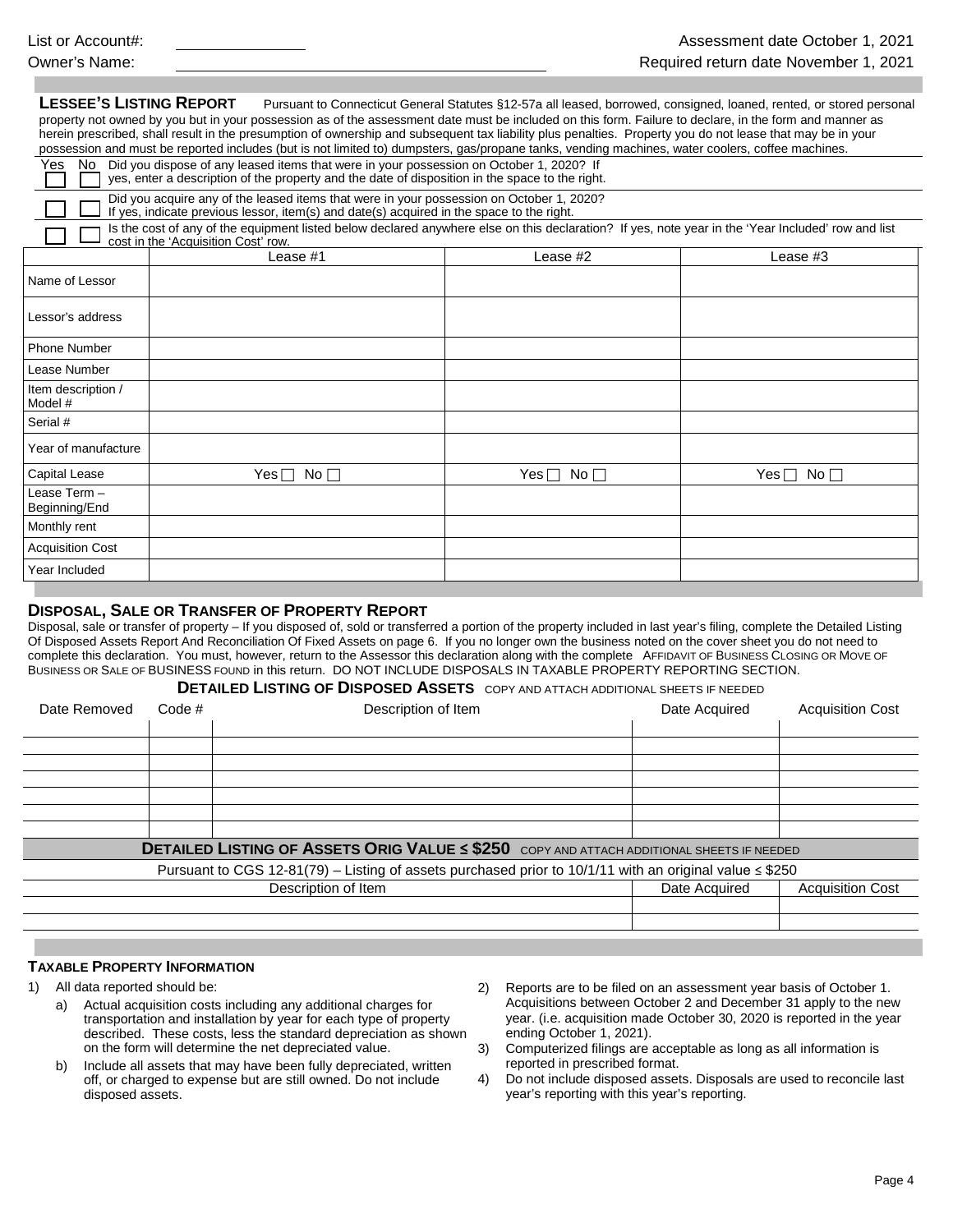|                                                                                                                                                                                                                                                                                           | #9 - Motor Vehicles Unregistered motor vehicles & vehicles       |                                                |                          |                                                      |                                    |       | #10 - Manufacturing machinery & equipment not eligible |                 |
|-------------------------------------------------------------------------------------------------------------------------------------------------------------------------------------------------------------------------------------------------------------------------------------------|------------------------------------------------------------------|------------------------------------------------|--------------------------|------------------------------------------------------|------------------------------------|-------|--------------------------------------------------------|-----------------|
|                                                                                                                                                                                                                                                                                           | garaged in Connecticut but registered in another state           |                                                |                          |                                                      | under CGS 12-81 (76) for exemption |       |                                                        | Assessor's      |
|                                                                                                                                                                                                                                                                                           | <b>VEHICLE 1</b>                                                 | <b>VEHICLE 2</b>                               | <b>VEHICLE 3</b>         | Year                                                 | Original cost, trans-              | %     |                                                        | <b>Use Only</b> |
| Year                                                                                                                                                                                                                                                                                      |                                                                  |                                                |                          | Ending                                               | portation & installation           | Good  | <b>Depreciated Value</b>                               |                 |
| Make                                                                                                                                                                                                                                                                                      |                                                                  |                                                |                          | $10 - 1 - 21$                                        |                                    | 95%   |                                                        |                 |
| Model                                                                                                                                                                                                                                                                                     |                                                                  |                                                |                          | $10 - 1 - 20$                                        |                                    | 90%   |                                                        |                 |
| <b>VIN</b>                                                                                                                                                                                                                                                                                |                                                                  |                                                |                          | $10-1-19$                                            |                                    | 80%   |                                                        |                 |
| Length                                                                                                                                                                                                                                                                                    |                                                                  |                                                |                          | $10-1-18$                                            |                                    | 70%   |                                                        |                 |
| Weight                                                                                                                                                                                                                                                                                    |                                                                  |                                                |                          | $10 - 1 - 17$                                        |                                    | 60%   |                                                        |                 |
| Purchase \$                                                                                                                                                                                                                                                                               |                                                                  |                                                |                          | $10-1-16$                                            |                                    | 50%   |                                                        |                 |
| Date                                                                                                                                                                                                                                                                                      |                                                                  |                                                |                          | $10 - 1 - 15$                                        |                                    | 40%   |                                                        |                 |
|                                                                                                                                                                                                                                                                                           |                                                                  |                                                |                          | Prior Yrs                                            |                                    | 30%   |                                                        | #9              |
| Value                                                                                                                                                                                                                                                                                     |                                                                  |                                                |                          | Total                                                |                                    | Total |                                                        | #10             |
| #11 - Horses and Ponies                                                                                                                                                                                                                                                                   |                                                                  |                                                |                          |                                                      | #12 - Commercial Fishing Apparatus |       |                                                        |                 |
|                                                                                                                                                                                                                                                                                           | #1                                                               | #2                                             | #3                       | Year                                                 | Original cost, trans-              | $\%$  |                                                        |                 |
| <b>Breed</b>                                                                                                                                                                                                                                                                              |                                                                  |                                                |                          | Ending                                               | portation & installation           | Good  | <b>Depreciated Value</b>                               |                 |
| Registered                                                                                                                                                                                                                                                                                |                                                                  |                                                |                          | $10 - 1 - 21$                                        |                                    | 95%   |                                                        |                 |
| Age                                                                                                                                                                                                                                                                                       |                                                                  |                                                |                          | $10-1-20$                                            |                                    | 90%   |                                                        |                 |
| Sex                                                                                                                                                                                                                                                                                       |                                                                  |                                                |                          | $10-1-19$                                            |                                    | 80%   |                                                        |                 |
| Quality                                                                                                                                                                                                                                                                                   |                                                                  |                                                |                          | $10 - 1 - 18$                                        |                                    | 70%   |                                                        |                 |
| <b>Breeding</b>                                                                                                                                                                                                                                                                           |                                                                  |                                                |                          | $10 - 1 - 17$                                        |                                    | 60%   |                                                        |                 |
| Show                                                                                                                                                                                                                                                                                      |                                                                  |                                                |                          | $10 - 1 - 16$                                        |                                    | 50%   |                                                        |                 |
| Pleasure                                                                                                                                                                                                                                                                                  |                                                                  |                                                |                          | $10 - 1 - 15$                                        |                                    | 40%   |                                                        |                 |
| Racing                                                                                                                                                                                                                                                                                    |                                                                  |                                                |                          | Prior Yrs                                            |                                    | 30%   |                                                        | #11             |
| Value                                                                                                                                                                                                                                                                                     |                                                                  |                                                |                          | Total                                                |                                    | Total |                                                        | #12             |
| $10 - 1 - 18$<br>$10 - 1 - 17$<br>$10 - 1 - 16$<br>$10 - 1 - 15$<br>Prior Yrs<br>Total                                                                                                                                                                                                    |                                                                  | 70%<br>60%<br>50%<br>40%<br>30%<br>Total $ 0 $ |                          | Length<br>Width<br>Bedrooms<br><b>Baths</b><br>Value |                                    |       |                                                        | #13<br>#14      |
|                                                                                                                                                                                                                                                                                           |                                                                  |                                                |                          |                                                      |                                    |       |                                                        |                 |
| Year                                                                                                                                                                                                                                                                                      | #16 - Furniture, fixtures and equipment<br>Original cost, trans- | %                                              |                          |                                                      |                                    |       |                                                        |                 |
|                                                                                                                                                                                                                                                                                           | portation & installation                                         | Good                                           |                          |                                                      |                                    |       |                                                        |                 |
| Ending                                                                                                                                                                                                                                                                                    |                                                                  |                                                | Depreciated Value        |                                                      |                                    |       |                                                        |                 |
|                                                                                                                                                                                                                                                                                           |                                                                  | 95%                                            |                          |                                                      |                                    |       |                                                        |                 |
|                                                                                                                                                                                                                                                                                           |                                                                  | 90%                                            |                          |                                                      |                                    |       |                                                        |                 |
|                                                                                                                                                                                                                                                                                           |                                                                  | 80%                                            |                          |                                                      |                                    |       |                                                        |                 |
|                                                                                                                                                                                                                                                                                           |                                                                  | 70%                                            |                          |                                                      |                                    |       |                                                        |                 |
|                                                                                                                                                                                                                                                                                           |                                                                  | 60%                                            |                          |                                                      |                                    |       |                                                        |                 |
|                                                                                                                                                                                                                                                                                           |                                                                  | 50%                                            |                          |                                                      |                                    |       |                                                        |                 |
|                                                                                                                                                                                                                                                                                           |                                                                  | 40%                                            |                          |                                                      |                                    |       |                                                        |                 |
|                                                                                                                                                                                                                                                                                           |                                                                  | 30%                                            |                          |                                                      |                                    |       |                                                        |                 |
| Total                                                                                                                                                                                                                                                                                     |                                                                  | Total                                          |                          |                                                      |                                    |       |                                                        | #16             |
|                                                                                                                                                                                                                                                                                           |                                                                  |                                                |                          | #18 - Farm Tools                                     |                                    |       |                                                        |                 |
| Year                                                                                                                                                                                                                                                                                      | Original cost, trans-                                            | %                                              |                          | Year                                                 | Original cost, trans-              | $\%$  |                                                        |                 |
|                                                                                                                                                                                                                                                                                           | portation & installation                                         | Good                                           | <b>Depreciated Value</b> | Endina                                               | portation & installation           | Good  | Depreciated Value                                      |                 |
|                                                                                                                                                                                                                                                                                           |                                                                  | 95%                                            |                          | $10 - 1 - 21$                                        |                                    | 95%   |                                                        |                 |
|                                                                                                                                                                                                                                                                                           |                                                                  | 90%                                            |                          | $10 - 1 - 20$                                        |                                    | 90%   |                                                        |                 |
|                                                                                                                                                                                                                                                                                           |                                                                  | 80%                                            |                          | $10 - 1 - 19$                                        |                                    | 80%   |                                                        |                 |
|                                                                                                                                                                                                                                                                                           |                                                                  | 70%                                            |                          | $10 - 1 - 18$                                        |                                    | 70%   |                                                        |                 |
|                                                                                                                                                                                                                                                                                           |                                                                  | 60%                                            |                          | $10 - 1 - 17$                                        |                                    | 60%   |                                                        |                 |
|                                                                                                                                                                                                                                                                                           |                                                                  | 50%                                            |                          | $10 - 1 - 16$                                        |                                    | 50%   |                                                        |                 |
| $10 - 1 - 21$<br>$10 - 1 - 20$<br>$10 - 1 - 19$<br>$10 - 1 - 18$<br>$10 - 1 - 17$<br>$10 - 1 - 16$<br>$10 - 1 - 15$<br>Prior Yrs<br>#17 - Farm Machinery<br>Endina<br>$10 - 1 - 21$<br>$10 - 1 - 20$<br>$10 - 1 - 19$<br>$10 - 1 - 18$<br>$10 - 1 - 17$<br>$10 - 1 - 16$<br>$10 - 1 - 15$ |                                                                  | 40%                                            |                          | $10-1-15$                                            |                                    | 40%   |                                                        |                 |
| Prior Yrs                                                                                                                                                                                                                                                                                 |                                                                  | 30%                                            |                          | Prior Yrs                                            |                                    | 30%   |                                                        | #17             |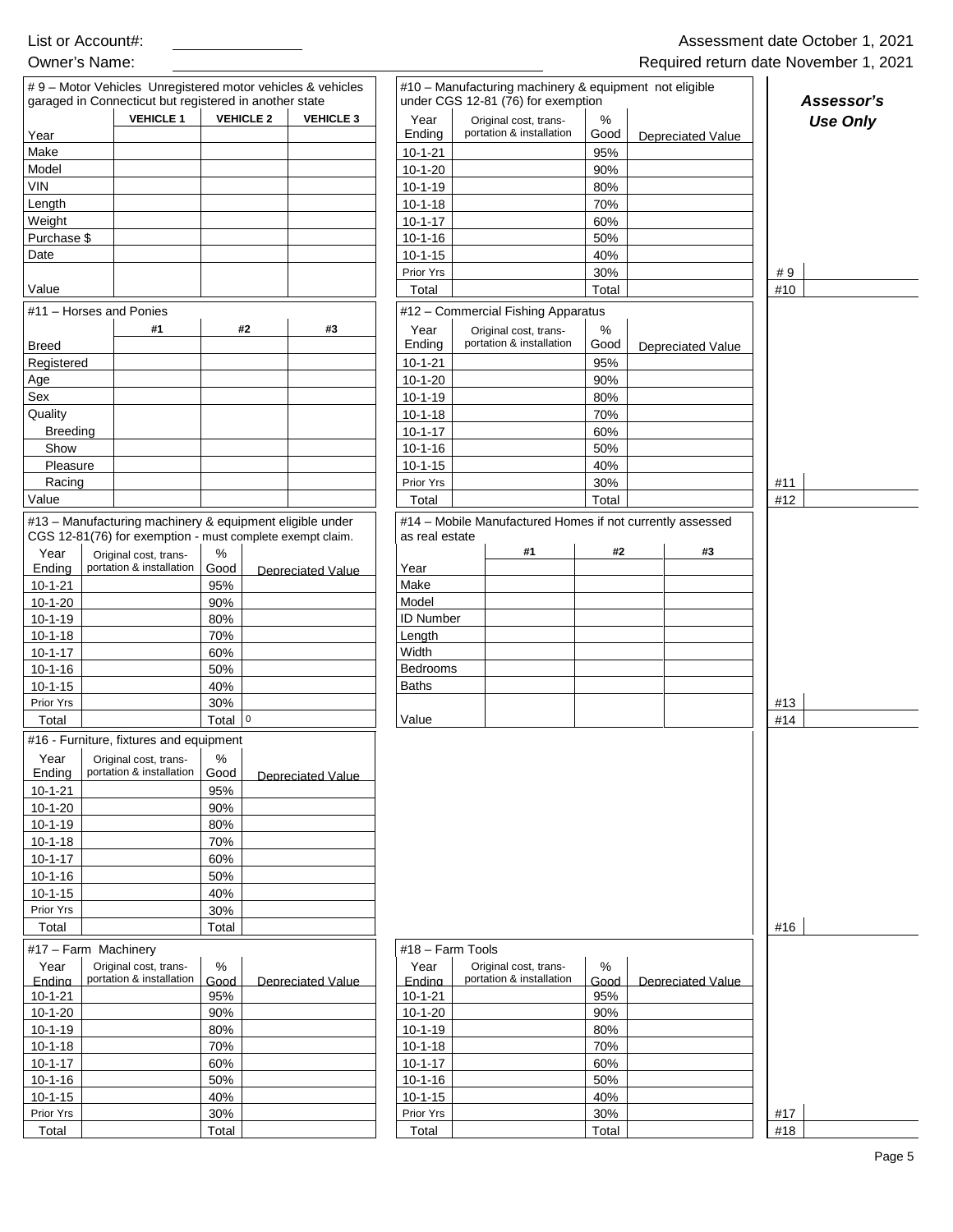|                                 |                                                                                                                    |              |                                                              |                            |                                                                                                                                                     |              |                          | <b>Negalica Telam adle November 1,</b> |        |
|---------------------------------|--------------------------------------------------------------------------------------------------------------------|--------------|--------------------------------------------------------------|----------------------------|-----------------------------------------------------------------------------------------------------------------------------------------------------|--------------|--------------------------|----------------------------------------|--------|
|                                 | #19 - Mechanics Tools                                                                                              |              |                                                              |                            | # 20 -- Electronic data processing equipment                                                                                                        |              |                          |                                        |        |
| Year                            | Original cost, trans-                                                                                              | $\%$         |                                                              |                            | In accordance with Section 168 IRS Codes                                                                                                            |              |                          |                                        |        |
| Ending                          | portation & installation                                                                                           | Good         | <b>Depreciated Value</b>                                     |                            | <b>Computers Only</b>                                                                                                                               |              |                          |                                        |        |
| $10 - 1 - 21$<br>$10 - 1 - 20$  |                                                                                                                    | 95%<br>90%   |                                                              |                            |                                                                                                                                                     |              |                          |                                        |        |
| $10 - 1 - 19$                   |                                                                                                                    | 80%          |                                                              | Year<br>Ending             | Original cost, trans-<br>portation & installation                                                                                                   | %<br>Good    | <b>Depreciated Value</b> |                                        |        |
| $10 - 1 - 18$                   |                                                                                                                    | 70%          |                                                              | $10 - 1 - 21$              |                                                                                                                                                     | 95%          |                          |                                        |        |
| $10 - 1 - 17$                   |                                                                                                                    | 60%          |                                                              | $10 - 1 - 20$              |                                                                                                                                                     | 80%          |                          |                                        |        |
| $10 - 1 - 16$                   |                                                                                                                    | 50%          |                                                              | $10 - 1 - 19$              |                                                                                                                                                     | 60%          |                          |                                        |        |
| $10 - 1 - 15$                   |                                                                                                                    | 40%          |                                                              | $10 - 1 - 18$              |                                                                                                                                                     | 40%          |                          |                                        |        |
| Prior Yrs                       |                                                                                                                    | 30%          |                                                              | Prior Yrs                  |                                                                                                                                                     | 20%          |                          | #19                                    |        |
| Total                           |                                                                                                                    | Total        |                                                              | Total                      |                                                                                                                                                     | Total        |                          | #20                                    |        |
| with #21a                       | #21a Telecommunication company equipment not techno-<br>logically advanced -include previously coded #21c property |              |                                                              |                            | #21b Telecommunication company equipment technologically<br>advanced-include previously coded #21d property with #21b                               |              |                          |                                        |        |
| Year                            | Original cost, trans-                                                                                              | %            |                                                              | Year                       | Original cost, trans-                                                                                                                               | %            |                          |                                        |        |
| Ending                          | portation & installation                                                                                           | Good         | Depreciated Value                                            | Ending                     | portation & installation                                                                                                                            | Good         | Depreciated Value        |                                        |        |
| $10 - 1 - 21$                   |                                                                                                                    | 95%          |                                                              | $10 - 1 - 21$              |                                                                                                                                                     | 95%          |                          |                                        |        |
| $10 - 1 - 20$                   |                                                                                                                    | 90%          |                                                              | $10 - 1 - 20$              |                                                                                                                                                     | 80%          |                          |                                        |        |
| $10 - 1 - 19$                   |                                                                                                                    | 80%          |                                                              | $10 - 1 - 19$              |                                                                                                                                                     | 60%          |                          |                                        |        |
| $10 - 1 - 18$                   |                                                                                                                    | 70%          |                                                              | $10 - 1 - 18$              |                                                                                                                                                     | 40%          |                          |                                        |        |
| $10 - 1 - 17$                   |                                                                                                                    | 60%          |                                                              | Prior Yrs                  |                                                                                                                                                     | 20%          |                          |                                        |        |
| $10 - 1 - 16$<br>$10 - 1 - 15$  |                                                                                                                    | 50%<br>40%   |                                                              | Total                      |                                                                                                                                                     | Total        |                          |                                        |        |
| Prior Yrs                       |                                                                                                                    | 30%          |                                                              |                            |                                                                                                                                                     |              |                          |                                        |        |
| Total                           |                                                                                                                    | Total        |                                                              |                            | 21a and 21b Total                                                                                                                                   |              |                          | #21                                    |        |
|                                 | #22 - Cables, conduits, pipes, Class I Renewables, etc.                                                            |              |                                                              |                            | #23 - Expensed Supplies                                                                                                                             |              |                          |                                        |        |
| Year<br>Ending<br>$10 - 1 - 21$ | Original cost, trans-<br>portation & installation                                                                  | $\%$<br>Good | Depreciated Value<br>100                                     |                            | The average is the total amount expended on supplies since<br>October 1, 2020 divided by the number of months in business<br>since October 1, 2020. |              |                          |                                        |        |
| $10 - 1 - 20$                   |                                                                                                                    |              |                                                              | Year                       | <b>Total Expended</b>                                                                                                                               | # of         |                          |                                        |        |
| $10 - 1 - 19$                   |                                                                                                                    |              |                                                              | Ending                     |                                                                                                                                                     | Months       | Average Monthly          |                                        |        |
| $10 - 1 - 18$                   |                                                                                                                    |              |                                                              | $10 - 1 - 21$              |                                                                                                                                                     |              |                          |                                        |        |
| $10 - 1 - 17$                   |                                                                                                                    |              |                                                              |                            |                                                                                                                                                     |              |                          |                                        |        |
| $10 - 1 - 16$                   |                                                                                                                    |              |                                                              |                            |                                                                                                                                                     |              |                          |                                        |        |
| $10 - 1 - 15$                   |                                                                                                                    |              |                                                              |                            |                                                                                                                                                     |              |                          |                                        |        |
| Prior Yrs                       |                                                                                                                    |              |                                                              |                            |                                                                                                                                                     |              |                          |                                        |        |
| Total                           |                                                                                                                    | Total        | $\mathsf 0$                                                  |                            |                                                                                                                                                     |              |                          | #22                                    |        |
|                                 | Check here if a FERC or PURA regulated utility                                                                     |              |                                                              |                            |                                                                                                                                                     |              |                          | #23                                    |        |
|                                 | #24a - Other Goods - including leasehold improvements                                                              |              |                                                              |                            | #24b -- Rental Entertainment Medium                                                                                                                 |              |                          |                                        |        |
| Year<br>Ending                  | Original cost, trans-<br>portation & installation                                                                  | $\%$<br>Good | Depreciated Value                                            | Year<br>Ending             | Original cost, trans-<br>portation & installation                                                                                                   | $\%$<br>Good | Depreciated Value        |                                        |        |
| $10 - 1 - 21$                   |                                                                                                                    | 95%          |                                                              | $10 - 1 - 21$              |                                                                                                                                                     | 95%          |                          |                                        |        |
| $10 - 1 - 20$                   |                                                                                                                    | 90%          |                                                              | $10 - 1 - 20$              |                                                                                                                                                     | 80%          |                          |                                        |        |
| $10 - 1 - 19$                   |                                                                                                                    | 80%<br>70%   |                                                              | $10 - 1 - 19$              |                                                                                                                                                     | 60%<br>40%   |                          |                                        |        |
| $10 - 1 - 18$<br>$10 - 1 - 17$  |                                                                                                                    | 60%          |                                                              | $10 - 1 - 18$<br>Prior Yrs |                                                                                                                                                     | 20%          |                          |                                        |        |
| $10 - 1 - 16$                   |                                                                                                                    | 50%          |                                                              | Total                      |                                                                                                                                                     | Total        |                          |                                        |        |
| $10 - 1 - 15$                   |                                                                                                                    | 40%          |                                                              |                            | # of video tapes                                                                                                                                    |              | # of DVD movies          |                                        |        |
| Prior Yrs                       |                                                                                                                    | 30%          |                                                              |                            | # of music CD's                                                                                                                                     |              | # of video games         |                                        |        |
| Total                           |                                                                                                                    | Total        |                                                              |                            | 24a and 24b Total                                                                                                                                   |              |                          | #24                                    |        |
|                                 |                                                                                                                    |              | <b>RECONCILIATION OF FIXED ASSETS</b>                        |                            |                                                                                                                                                     |              |                          |                                        |        |
|                                 |                                                                                                                    |              | Assets declared last October 1, 2020                         |                            |                                                                                                                                                     |              |                          |                                        |        |
|                                 |                                                                                                                    |              | Assets disposed of since last October 1, 2020*               |                            |                                                                                                                                                     |              |                          |                                        |        |
|                                 |                                                                                                                    |              | Assets added since last October 1, 2020                      | $+$                        |                                                                                                                                                     |              |                          |                                        |        |
|                                 |                                                                                                                    |              | Assets originally valued $\leq$ \$250 & over 10 years old ** |                            |                                                                                                                                                     |              |                          |                                        |        |
|                                 |                                                                                                                    |              | Assets declared this year October 1, 2021                    |                            |                                                                                                                                                     |              |                          |                                        |        |
|                                 |                                                                                                                    |              | Amount of expensed equipment last year                       |                            |                                                                                                                                                     |              |                          |                                        |        |
|                                 |                                                                                                                    |              | <b>Capitalization Threshold</b>                              |                            |                                                                                                                                                     |              |                          |                                        |        |
|                                 |                                                                                                                    |              |                                                              |                            | *Complete Detailed Listing of Disposed Assets -page 4                                                                                               |              |                          |                                        | Page 6 |
|                                 |                                                                                                                    |              |                                                              |                            | ** Assets Orig Value $\leq$ \$250 - page 4                                                                                                          |              |                          |                                        |        |
|                                 |                                                                                                                    |              |                                                              |                            |                                                                                                                                                     |              |                          |                                        |        |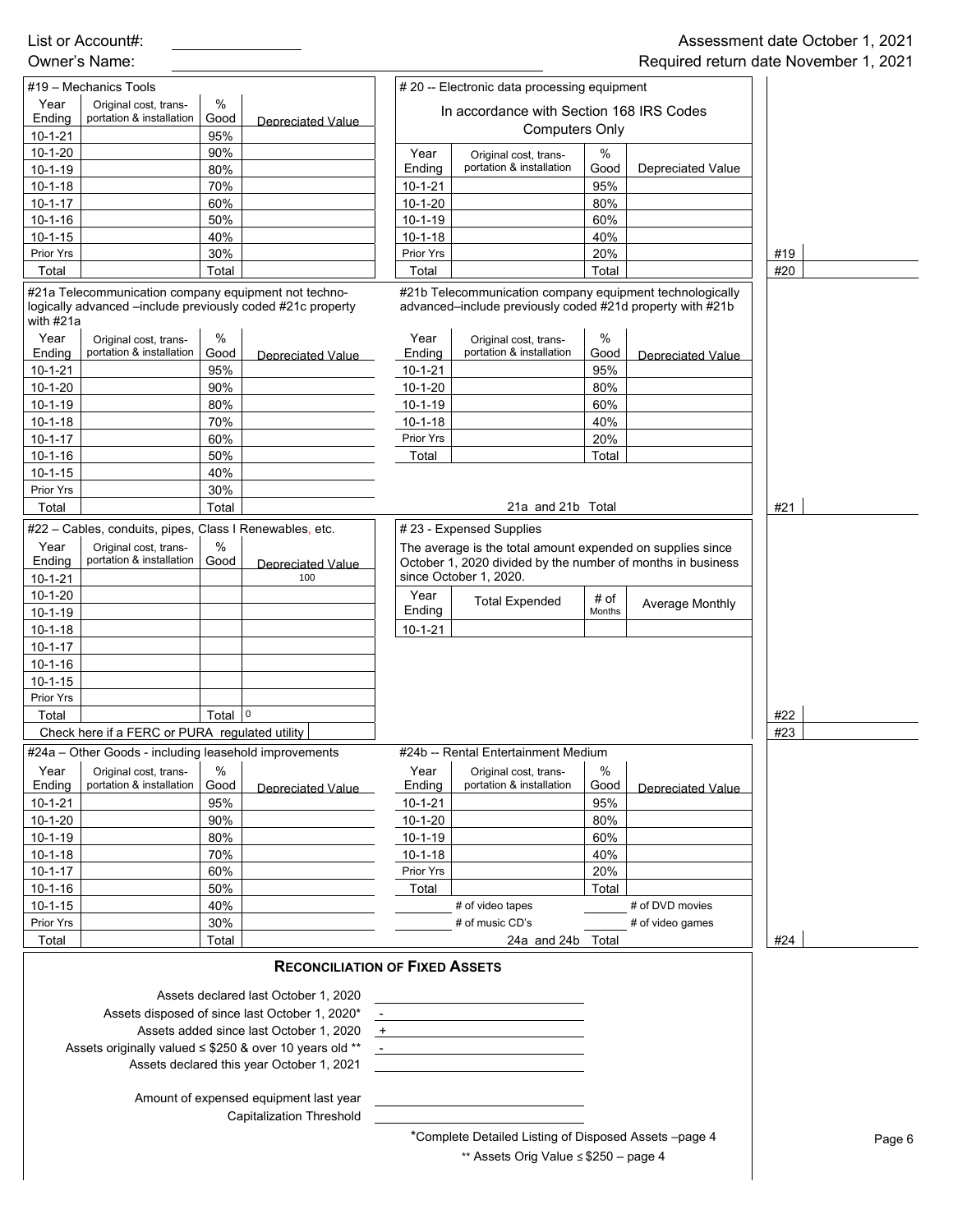# 2021 PERSONAL PROPERTY DECLARATION – SUMMARY SHEET

Commercial and financial information is not open to public inspection.

| List or Account#:                                                                                                                                                                                                                                                                                                                                                                                                                                                                                        |                                |                                                      |      | Assessment date October 1, 2021<br>Required return date November 1, 2021 |
|----------------------------------------------------------------------------------------------------------------------------------------------------------------------------------------------------------------------------------------------------------------------------------------------------------------------------------------------------------------------------------------------------------------------------------------------------------------------------------------------------------|--------------------------------|------------------------------------------------------|------|--------------------------------------------------------------------------|
|                                                                                                                                                                                                                                                                                                                                                                                                                                                                                                          |                                | This Personal Property Declaration must be signed    |      |                                                                          |
| Owner's Name:                                                                                                                                                                                                                                                                                                                                                                                                                                                                                            | and delivered or postmarked by |                                                      |      |                                                                          |
| DBA:                                                                                                                                                                                                                                                                                                                                                                                                                                                                                                     |                                | Monday, November 1, 2021 to                          |      |                                                                          |
| Mailing address:                                                                                                                                                                                                                                                                                                                                                                                                                                                                                         |                                | <b>Assessor of Town</b><br>where property is located |      |                                                                          |
| City/State/Zip:                                                                                                                                                                                                                                                                                                                                                                                                                                                                                          |                                |                                                      |      |                                                                          |
| Location (street & number)                                                                                                                                                                                                                                                                                                                                                                                                                                                                               |                                |                                                      |      | Assessor's<br><b>USE ONLY</b>                                            |
| <b>Property Code and Description</b>                                                                                                                                                                                                                                                                                                                                                                                                                                                                     |                                | <b>Net Depreciated</b><br><b>Value</b> pages $5 & 6$ | Code | <b>ASSESSMENTS</b>                                                       |
| #9 Motor Vehicles UNREGISTERED motor vehicles (e.g. campers, RV's, snowmobiles, trailers, trucks, passenger cars,<br>tractors, off-road construction vehicles, etc.) including any vehicle garaged in Connecticut but registered in another state, or any<br>such vehicle not registered at all. If you are a farmer eligible for the exemption under Sec. 12-91, list tractors in Code 17.                                                                                                              |                                |                                                      | #9   |                                                                          |
| <b>#10 - Machinery &amp; Equipment</b> Industrial manufacturing machinery and equipment (e.g., tools, dies, jigs, patterns, etc.).<br>Include air and water pollution control equipment.                                                                                                                                                                                                                                                                                                                 |                                |                                                      | #10  |                                                                          |
| #11 Horses And Ponies Describe your horses and ponies. A \$1,000 assessment exemption per animal will be applied. If you<br>are a farmer, the exemption may be 100% provided Form M-28 is filed with and approved by the Assessor.                                                                                                                                                                                                                                                                       |                                |                                                      | #11  |                                                                          |
| #12 - Commercial Fishing Apparatus All fishing apparatus exclusively used by a commercial fisherman in his business<br>(e.g., fishing poles, nets, lobster pots, fish finders, etc.). A \$500 value exemption will be applied.                                                                                                                                                                                                                                                                           |                                |                                                      | #12  |                                                                          |
| #13 –Manufacturing machinery & equipment Manufacturing machinery and equipment used in manufacturing; used in<br>research or engineering devoted to manufacturing; or used for the significant servicing or overhauling of industrial machinery or<br>factory products and eligible for exemption under CGS 12-81 (76). (Formerly property Codes 13 & 15)                                                                                                                                                | #13                            |                                                      |      |                                                                          |
| #14 Mobile Manufactured Homes if not currently assessed as real estate                                                                                                                                                                                                                                                                                                                                                                                                                                   |                                |                                                      | #14  |                                                                          |
| #16 - Furniture & Fixtures Furniture, fixtures and equipment of all commercial, industrial, manufacturing, mercantile, trading<br>and all other businesses, occupations and professions. Examples: desks, chairs, tables, file cabinets, typewriters, calculators,<br>copy machines, telephones (including mobile telephones), telephone answering machines, facsimile machines, postage meters,                                                                                                         |                                |                                                      |      |                                                                          |
| cash registers, moveable air conditioners, partitions, shelving display racks, refrigerators, freezers, kitchen equipment, etc.                                                                                                                                                                                                                                                                                                                                                                          |                                |                                                      | #16  |                                                                          |
| #17 - Farm Machinery Farm machinery (e.g., tractors, harrows, bush hogs, hay bines, hay rakes, balers, corn choppers,<br>milking machines, milk tanks, coolers, chuck wagons, dozers, back hoes, hydroponic farm equipment, aquaculture equipment,<br>etc.), used in the operation of a farm.                                                                                                                                                                                                            |                                |                                                      | #17  |                                                                          |
| #18 - Farming Tools Farm tools, (e.g., hoes, rakes, pitch forks, shovels, hoses, brooms, etc.).                                                                                                                                                                                                                                                                                                                                                                                                          |                                |                                                      | #18  |                                                                          |
| <b>#19 - Mechanics Tools</b> Mechanics tools (e.g., wrenches, air hammers, jacks, sockets, etc.).                                                                                                                                                                                                                                                                                                                                                                                                        |                                |                                                      | #19  |                                                                          |
| #20 - Electronic Data Processing Equipment Electronic data processing equipment (e.g., computers, printers, peripheral<br>computer equipment, and any computer based equipment acting as a computer as defined under Section 168 of the IRS Code of<br>1986, etc.). Bundled software is taxable and must be included.                                                                                                                                                                                    |                                |                                                      | #20  |                                                                          |
| #21 - Telecommunications Equipment Excluding furniture, fixtures, and computers, #21a includes cables, conduits,<br>antennae, batteries, generators or any equipment not deemed technologically advanced by the Assessor. #21b includes<br>controllers, control frames, relays switching and processing equipment or other equipment deemed technologically advanced by<br>the Assessor.                                                                                                                 |                                |                                                      | #21  |                                                                          |
| #22 - Cables, conduits, pipes, poles, towers (if not currently assessed as real estate), underground mains, wires,<br>turbines, Class I Renewables, etc., of gas, heating, or energy producing companies, telephone companies, water and water power<br>companies. Include items annexed to the ground (e.g., hydraulic car lifts, gasoline holding tanks, pumps, truck scales, etc.), as well<br>as property used for the purpose of creating or furnishing a supply of water (e.g., pumping stations). |                                |                                                      | #22  |                                                                          |
| #23 - Expensed Supplies The average monthly quantity of supplies normally consumed in the course of business (e.g.,<br>stationery, post-it notes, toner, computer disks, computer paper, pens, pencils, rulers, staplers, paper clips, medical and dental<br>supplies and maintenance supplies, etc.).                                                                                                                                                                                                   |                                |                                                      | #23  |                                                                          |
| #24 – Other All Other Goods, Chattels and Effects Any other taxable personal property not previously mentioned or which<br>does not appear to fit into any of the other categories. (e.g. video tapes, vending machines, pinball games, video games,<br>signs, billboards, coffee makers, water coolers, leasehold improvements and construction in progress (CIP)                                                                                                                                       |                                |                                                      | #24  |                                                                          |
| Total Assessment – all codes #9 through #24                                                                                                                                                                                                                                                                                                                                                                                                                                                              | Subtotal >                     |                                                      |      |                                                                          |
| $#25$ – Penalty for failure to file as required by statute – 25% of assessment                                                                                                                                                                                                                                                                                                                                                                                                                           |                                |                                                      | #25  |                                                                          |
| <b>Exemption</b> - Check box adjacent to the exemption you are claiming:                                                                                                                                                                                                                                                                                                                                                                                                                                 |                                |                                                      |      |                                                                          |
| $\Box$ I – Farming Tools - \$500 value<br>$\Box$ I – Horses/ponies \$1000 assessment per animal $\Box$ I – Mechanic's Tools - \$500 value                                                                                                                                                                                                                                                                                                                                                                |                                |                                                      |      |                                                                          |
| $K$ – Municipal Leased<br>M - Commercial Fishing Apparatus - \$500 value                                                                                                                                                                                                                                                                                                                                                                                                                                 |                                |                                                      |      |                                                                          |
| All of the following exemptions require a separate application and/or certificate to be filed with the Assessor by the required return date<br>G & H - Distressed Municipality/Enterprise Zone/Enterprise Corridor Zone - Exemption application M-55 required annually                                                                                                                                                                                                                                   |                                |                                                      |      |                                                                          |
| I - Farm Machinery \$100,000 assessment - Exemption application M-28 required annually                                                                                                                                                                                                                                                                                                                                                                                                                   |                                |                                                      |      |                                                                          |
| J - Class I Renewable - Exemption Application required.                                                                                                                                                                                                                                                                                                                                                                                                                                                  |                                |                                                      |      |                                                                          |
| J - Water Pollution or Air Pollution control equipment - Connecticut DEEP certificate required - provide copy                                                                                                                                                                                                                                                                                                                                                                                            |                                |                                                      |      |                                                                          |
| <b>U</b> - Manufacturing Machinery & Equipment - Exemption claim required annually                                                                                                                                                                                                                                                                                                                                                                                                                       |                                |                                                      |      |                                                                          |
| <b>Total Net Assessment</b>                                                                                                                                                                                                                                                                                                                                                                                                                                                                              |                                | <b>Assessor's Final Assessment Total &gt;</b>        |      |                                                                          |